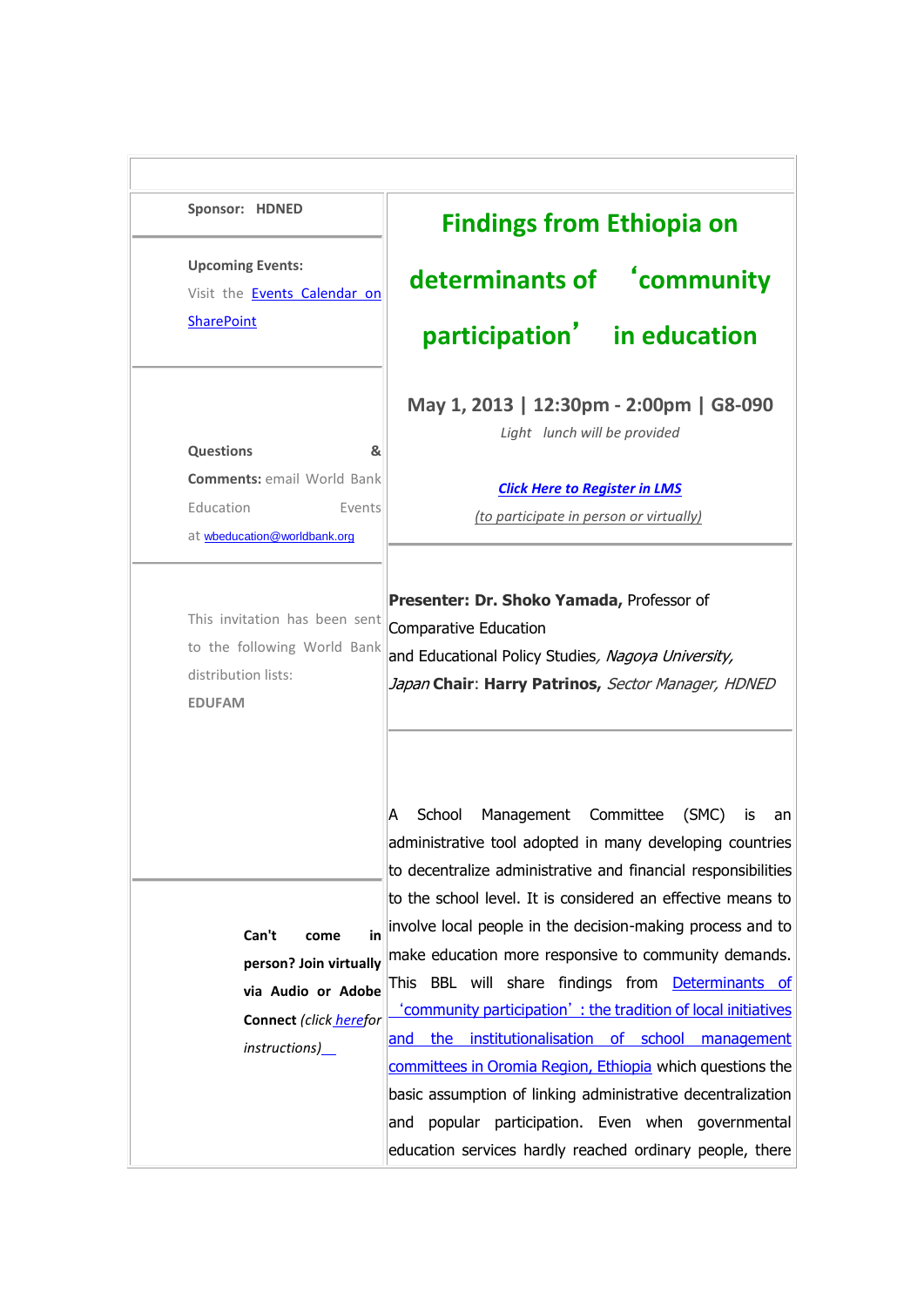has been a long-lasting tradition of schools built and run by local initiatives in Africa. Instead of seeing the SMC as a means to promote community participation and evaluate its effectiveness, the paper investigates people's motivation to commit to education in their culture, and the social dynamics beyond the institutionalized framework of the SMC. To untangle the complicated situation surrounding school, the paper combined different methodologies, such as participatory rural appraisal, interviews, and document analysis. The speaker will present implications based on the findings regarding school-community relationship in three districts in the Oromia region of Ethiopia and answer the question: Aren't we misinterpreting the causes why a community is 'active' or 'inactive'?

## **About presenter:**

[Dr. Shoko Yamada](http://www.gsid.nagoya-u.ac.jp/syamada/index.html)</u> is an associate professor of comparative education and educational policy studies at the Graduate School of International Development at Nagoya University in Japan. She has conducted research on educational policy making and implementation in developing countries, particularly in Africa. Currently, as a Fulbright Scholar, she is affiliated with Sigur Center for Asian Studies, at George Washington University's Elliott School. She has been involved in SABER school autonomy and accountability work done through joint research JICA's Research Institute and HDNED.

## **Background Documents:**

Determinants of '[community participation](http://www.tandfonline.com/doi/pdf/10.1080/03057925.2012.746899)': the tradition [of local initiatives and the institutionalisation of school](http://www.tandfonline.com/doi/pdf/10.1080/03057925.2012.746899)  [management committees in Oromia Region,](http://www.tandfonline.com/doi/pdf/10.1080/03057925.2012.746899) Ethiopia